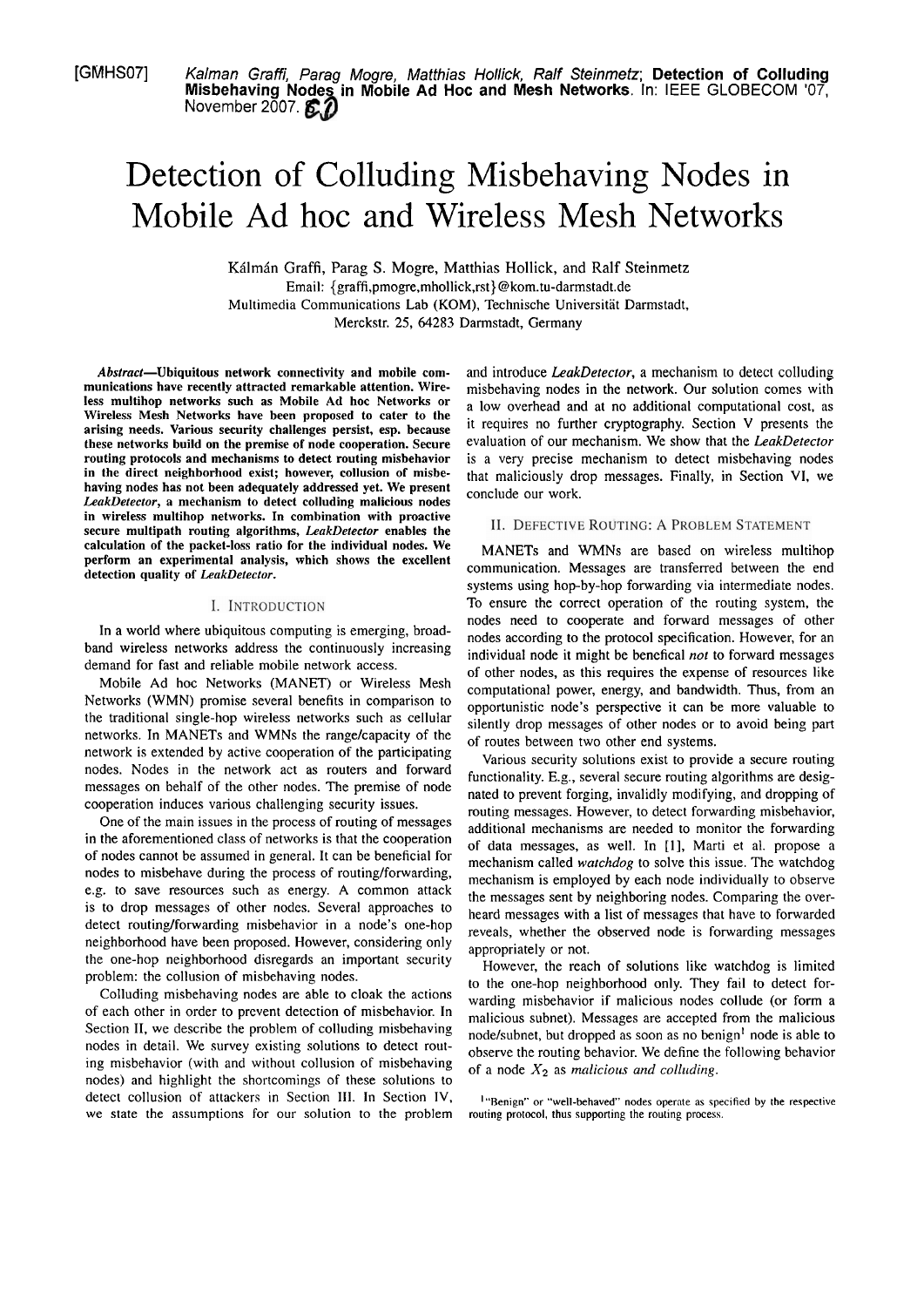"A node  $X_2$  acts *maliciously colluding*, if it (selectively) drops messages m received from a neighboring node  $X_1$  in the case that  $X_1$  is a colluding malicious node and the messages  $m$  have not been originated by malicious nodes colluding with  $X_2$ , e.g.,  $X_1$ ."

Let us consider the scenario presented in Fig. 1. Here, a mechanism to detect one-hop forwarding misbehavior fails.

- Source *S* is sending packets via  $X_1$  to destination *D*.
- *S* recognizes that  $X_1$  is forwarding all packets to  $X_2$ .  $\bullet$   $X_1$  forwards all packets received from benign nodes
- (in this case to  $X_2$ ).
- $\bullet$   $X_2$  drops packets which were not generated by malicious nodes, but received from a colluding malicious node.
- $X_1$  is able to detect the misbehavior of  $X_2$ . Since  $X_1$  and  $X_2$  collude,  $X_1$  silently accepts the misbehavior, which goes unnoticed for the benign nodes *S* and D.



**Fig. 1.** Example of colluding misbehavior:  $X_1$  forwards messages to  $X_2$ , who drops these messages.  $S$  observes "correct" behavior of  $X_1$ .  $X_1$  ignores **Xz's misbehavior.** 

One-hop mechanisms that detect forwarding misbehavior of neighboring nodes are functional in this scenario as well; however, in this scenario, the detecting node is colluding with the dropping node. Thus, the misbehavior is not punished. We see that two colluding nodes can conceal their forwarding misbehavior from other nodes, which has to be considered a severe attack on the functionality of MANETs and WMNs. Depending on the deployed routing algorithm, malicious collusion might prohibit regular communication over multihop routes, because message drops are excessively high.

In this paper we present a solution to detect colluding misbehavior and to identify malicious nodes. This information can be used to adapt routing strategies and to enable more dependable routing in MANETs and WMNs.

#### **III. RELATED WORK**

In this section we give a brief introduction to secure routing algorithms proposed for MANETs and discuss the limitations of these algorithrns. We briefly introduce rnechanisrns to detect forwarding misbehavior in a node's one-hop neighborhood. Finally, we present solutions in literature to detect misbehavior of colluding nodes.

Secure routing algorithms typically protect the route setup and maintenance phase. They counter various attacks such as forging, modifying, or dropping of routing messages. E.g., *Secure DSR* [2], *Ariadne* [3], *ARAN* [4], and *Secure AODV* [5] provide mechanisms to enable route establishment such that malicious nodes cannot cause inappropriate routes. However, these routing schernes only protect the control plane, i.e, the routing control messages, but do not secure the forwarding of data messages.

Several mechanism to detect forwarding misbehavior exist. As already mentioned, watchdog [1] is a widely discussed solution to detect forwarding misbehavior. Watchdog relies on overhearing the communication of neighboring nodes (one-hop neighbors), which limits its applicability. E.g., collisions on the wireless medium can lead to misinterpretations whether a neighbor is behaving according to the specifications or not (see [6] for further explanations). Also, the watchdog mechanism is inapplicable in state-of-the-art wireless technology such as the IEEE 802.16 MeSH Mode [7], because link-level encryption and the highly optimized MAC-layer hinders a proper overhearing of the channel.

Djenouri et al. [8] propose an alternative approach for detecting forwarding misbehavior. The authors suggest the usage of authenticated two-hop acknowledgments per message, which inform the two-hop precursor node if the intermediate node is behaving correctly. However, this solution causes a high traffic overhead and fails to address collusion among misbehaving nodes, i.e., a colluding node may incorrectly acknowledge messages that have been dropped.

Kargl introduces in [9] a rnechanisrn called *iterative probing.* A probe is an encrypted field in a modified packet structure that reveals inforrnation only to a specified node on the route. The field is encrypted with a pre-shared key between the probed node and the source node. Fig. 2 shows the basic principle of this approach. The source *S* sends probes to every node on the route starting with the destination node  $D$ . As the malicious node (here:  $X_1$ ) drops every data packet, it drops the probes, too. The first node that answers the probe request is, thus, either the malicious node itself or its predecessor.



**Fig. 2. Working principle of iterative probing** 

Iterative probing provides a solution to detect malicious nodes en-route even if they are colluding. However, this comes at a high price: the packet forrnat has to be extended and pairwise cryptographic keys have to be negotiated between the source node and each individual node en-route.

In Summary, we conclude that several security issues of routing in MANETs and WMNs are adequately addressed; however, these networks have still be considered as vulnerable if nodes are colluding in order to hide their misbehavior.

# IV. *LeakDetector:* SOLUTION **T0 THE** COLLUDING MISBEHAVIOR PROBLEM

Colluding misbehaving nodes are a severe threat to the correct routing functionality in MANETs and WMNs. Before presenting *LeakDetector,* our solution for detecting colluding misbehaving nodes without the use of cryptography, we discuss the assurnptions we rnade while designing the solution.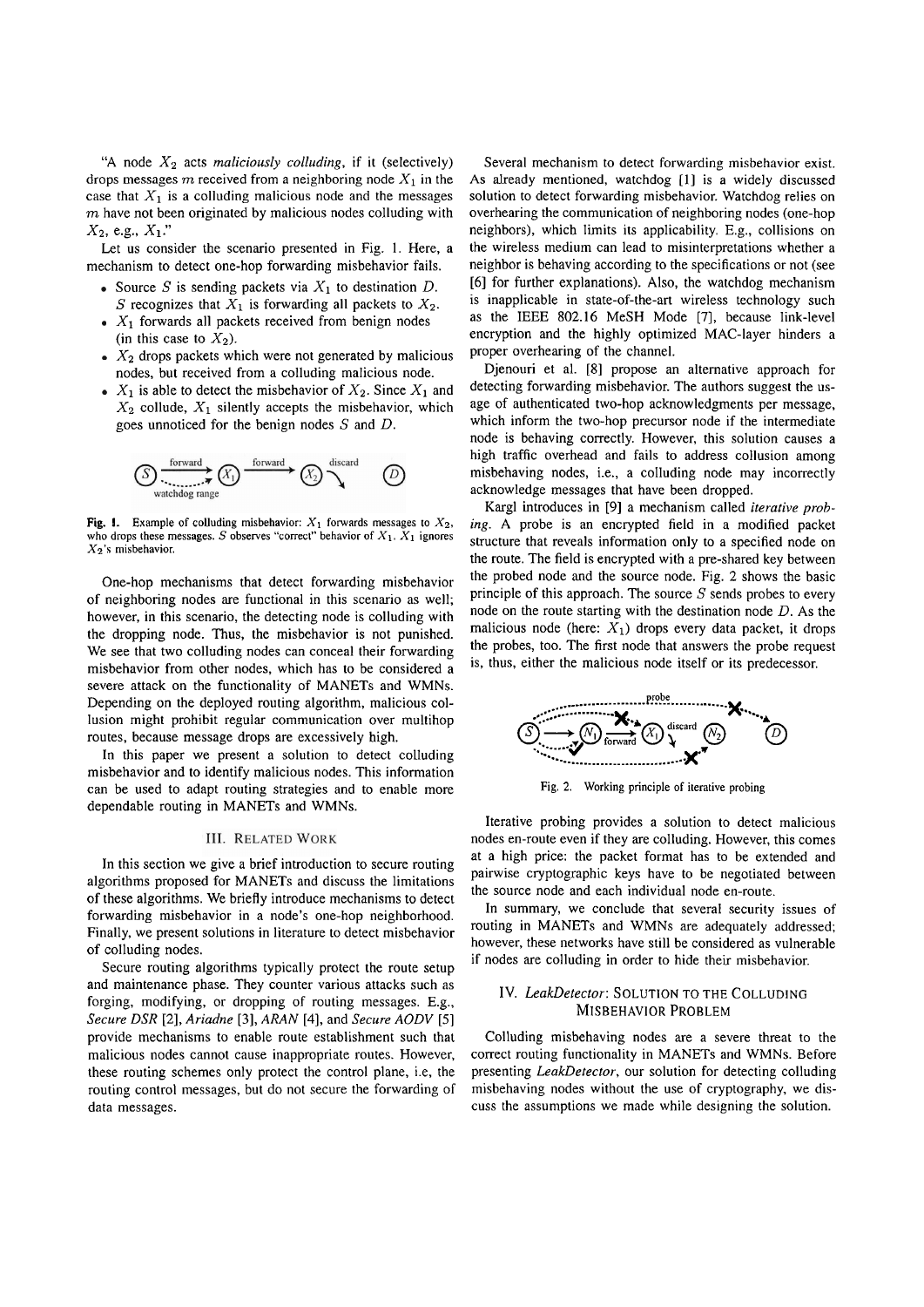### A. Assumptions

The detection of misbehaving nodes depends on the underlying routing algorithm. For our scheme, we assume the following characteristics for this routing algorithm.

- 1) *Distributed & Unicast*: Each node autonomously calculates the next hop node; for each individual packet a single next hop neighbor is chosen.
- 2) *Proactive*: The routing mechanism periodically refreshes the routing information.
- **3)** *Secure Route Information:* Message integrity and authenticity for routing messages is guaranteed; routing messages contain the information for the entire routing path.
- 4) *Multipath Routing: Various paths from source to desti*nation exist; *LeakDetector* compares these paths in order to identify malicious nodes.
- 5) *Single-hop Monitoring*: A watchdog (or similar) mechanism is in use for detecting routing misbehavior in the one-hop neighborhood.

### *B. Leak Detection Mechanism: Protocol*

The main idea of *LeakDetector* is that the destination node of a route builds up a virtual graph, which models the multipath frorn the source node to the destination node. Periodic traffic inforrnation (which can be piggybacked on the proactive routing messages) enables the destination node to calculate the ratio of incoming and outgoing traffic-corresponding to the multipath routing information-for each participating node. Using graph theory, traffic leaks are identified. In particular, the destination node compares per route the incoming ratio with the outgoing ratio for each node participating. When the deviation is too large, the node is assumed to be malicious. The description of the leak detection mechanism and the actions and behavior of the individual nodes is as follows:

*I) Source Node:* each source node maintains a traffic counter per route (source-destination cornbination) denoting the arnount of traffic (in bytes), which has been sent to the destination node.

We assume that the periodic proactive routing messages provide two fields, which are relevant for this task:  $T_{total}$ is used to describe the total traffic for this route (2 bytes); for each visited node  $i$ ,  $T_i$  denotes the fraction of traffic that passed the node (1 byte per node) in comparison to the total traffic sent by the source node.

2) *Intermediate Node:* on its way frorn the source node *S*  to the destination node  $D$ , the routing messages are forwarded by the intermediate nodes  $N_i$ . Let's assume the packet is forwarded from node  $N_1$  to node  $N_2$ . Then  $N_2$  performs the following steps:  $N_2$  appends its own information to the visited node list, where the  $T_{total}$  field is already set.  $N_2$  calculates the amount of traffic received from its precursor  $N_1$  for the route  $S \rightarrow D$ . This amount of traffic is set in relation to the total traffic for this route (denoted in the  $T_{total}$  field of the routing message). The relation represents the fraction of traffic for this route sent from  $N_1$  to  $N_2$ .  $N_2$  sets the respective value in the  $T_{N1}$  field of the visited node entry. With the given

parameterization of one byte for the  $T_{N1}$  field, we obtain a resolution of  $100/255 = 0.4$  for the obtained fraction.

3) *Destination Node:* the destination node collects the traffic information from incoming routing messages and creates a virtual graph. Each vertex represents a node participating in a route frorn *S* to D. The directed edges between two nodes  $N_1$  and  $N_2$  represent the fraction of traffic that travels via  $N_1 \rightarrow N_2$  on its path from *S* to *D*. The destination can also infer the amount of traffic sent from  $N_1$  to  $N_2$  corresponding to this route.

If  $D$  recognizes that the number of bytes received differs significantly from the number of bytes originated by the source, the *LeakDetector* enables the detection of the malicious node. The graph is further maintained and the amount of incorning traffic and outgoing traffic is updated with every incoming routing message for the corresponding nodes. If the values of a specific node  $X_1$  differ significantly due to the outgoing traffic being far less than the incoming data, the destination node D assumes that  $X_1$  is malicious.

4) *Detection Criteria:* a node in the route is not considered malicious if:

- $\bullet$  the node is source *S* or destination *D* of the route.
- less than 50 packets have been received for this route (a minimal set of observations is required).
- the *injow* of the node is srnaller than 5% of total traffic  $\bullet$ or the difference of the *inflow* and the *outflow* of the node is srnaller than 5% of total traffic.

If a node does *not* fit in the latter two categories, the node is considered malicious if:

 $in_{node} > \alpha \cdot out_{node}$ , with  $\alpha$  being a tuning parameter for the *LeakDetector.* 

If none of the aforernentioned cases is applicable, a node is also considered benign.

5) *Maintenance of Counter und Reconciliation of False Detections:* Periodic initialization of the traffic counter (e.g., every 10 minutes) is necessary to allow the detection of nodes that switch to malicious behavior, but have previously cooperated. With a long-terrn history only, the systern would only slowly react to such nodes. Resetting the counter should be loosely synchronized; in a time window of 30 seconds each node resets its internal traffic counter for the current route to 0. The destination node  $D$  of the route rebuilds the virtual graph.

*6) Reaction to Malicious Nodes:* once the destination node detects a node en-route as malicious, various strategies can be applied. E.g., the destination node may propagate this information to the source node, using a proactive route reply that uses a disjoint path. The source node could maintain a blacklist of nodes to avoid for routing/forwarding purposes. Also, the destination node can affect the route establishment and maintenance directly by marking or dropping routing messages that list malicious nodes in their path history. Another strategy would be to maintain reputation information in a distributed manner and to use this information to decide which paths to choose for a route and/or which nodes to punish.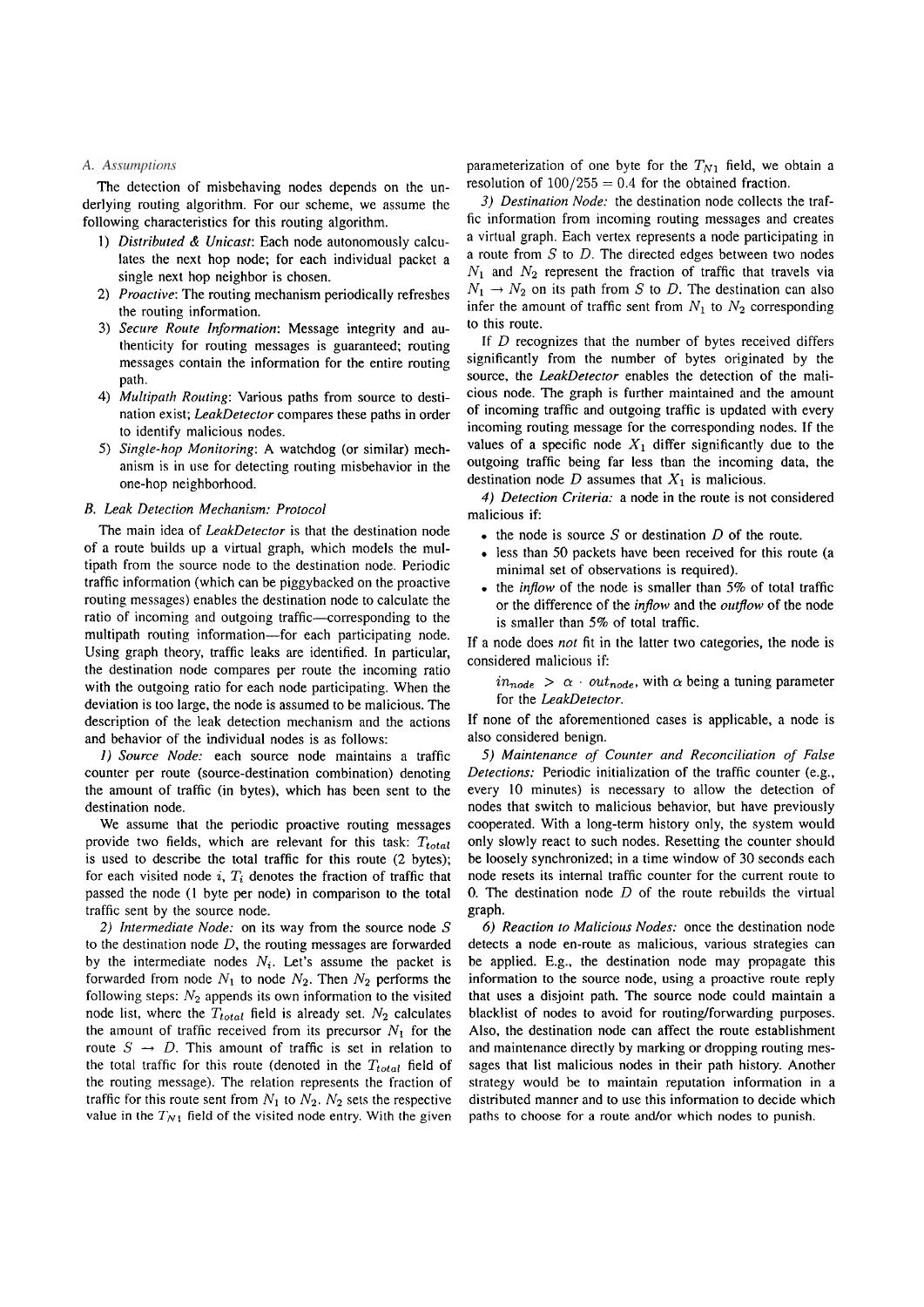We give an example of a virtual graph that may be observed at node  $D$  in Fig. 3. A proactive routing message using the path  $S \to N_1 \to N_2 \to N_3 \to N_6 \to N_9 \to D$  carries the information on the fraction of traffic corresponding to this route received from the previous hop:  $(T_{total})S \rightarrow (0.45)N_1 \rightarrow$  $(0.45)N_2 \rightarrow (0.4)N_3 \rightarrow (0.1)N_6 \rightarrow (0.2)N_9 \rightarrow (0.4)D.$ 



**Fig. 3. Sample virtual graph built by the destinaiion node D** 

The destination node obtains a clear picture of the relation between inflow and outflow per node on the route by periodically updating the virtual graph. Table I shows one possible example.  $D$  can observe that the deviance in node  $N_3$  is obvious. Depending on the parameter  $\alpha$ , node  $N_3$  is going to be considered as malicious.

**TABLE I**  COMPARISON OFTHE IN AND OUT TRAFFlC PER NODE

|     |                           |     | $\sim +N_3$  |     | $N_{\rm B}$ | $N_{7,8}$ |     |  |
|-----|---------------------------|-----|--------------|-----|-------------|-----------|-----|--|
| ın  |                           | 45% | 40\% $\vert$ | 40% | $\vert$ 50% | $30\%$    | 40% |  |
| Out | $100\%$   45%   20%   40% |     |              |     | $150\%$     | 30%       | 40% |  |

# V. EVALUATION

In order to evaluate the quality of our solution, we perform a simulation study studying *LeakDetector* together with a secure proactive routing algorithm.

# *A. Goals und Metrics*

We consider the following metrics and goals.

- . *Throughput, Loss,* to show the application level effect of collusion of malicious nodes.
- Detection Quality of LeakDetector, to study whether colluding malicious nodes are detected, and if they are detected how many valid/invalid detections occur.

#### *B. Simulation Setup*

For our study, we use AntSec [6], [IO], a secure version of AntNet [11], [12]. AntSec is a proactive, probabilistic, multipath, stigmergy-based, distributed, non-broadcasting, secure routing algorithm inspired by the routing behavior of ants. AntSec fulfills the assurnptions stated in Subsection IV-A; without loss of generality, we use AntSec as a representative algorithm for the aforementioned class of routing algorithms'.

For our simulation, we use a consolidated and extended version of the JiST/SWANS [13] discrete event simulator.

*C. Example* **TABLE 11**  SIMULATION PARAMETERS

| Parameter             | Value                                        |  |  |
|-----------------------|----------------------------------------------|--|--|
| Number of nodes       |                                              |  |  |
| PHY/MAC Layer         | IEEE 802.16 MeSH Mode.                       |  |  |
|                       | ETSI spec. $(n = 8/7)$ oversampling factor,  |  |  |
|                       | 3.5 MHz channel, OFDM 256)                   |  |  |
| Node Placement        | see topology in Fig. 4                       |  |  |
| Node Mobility         | stationary nodes                             |  |  |
| Application           | Constant Bit Rate (CBR)                      |  |  |
| Number of flows       | 2                                            |  |  |
| Flow pairing          | fixed: $S \rightarrow D$ , $D \rightarrow S$ |  |  |
| Sending rate per flow | 10 packets per sec.                          |  |  |
| Packet size           | 512 bytes                                    |  |  |
| Simulation time       | 1000 s                                       |  |  |
| Replications          | 20                                           |  |  |

Without loss of generality, we use the IEEE 802.16 MeSH mode [I41 as MAC layer, which is a standardized, state-of-theart MAC layer for WMNs. The list of simulation parameters for our study is shown in Table 11.

In order to show the effects of colluding malicious nodes in the network, we choose a srnall fixed topology and place 2 malicious nodes  $(X_1, X_2)$  on the shortest path between the nodes S and D, between which two unidirectional flows are established (see Fig. 4).



**Fig. 4. Simulation topology: 2 flows, from S io D and vice versa, have**  been established. Nodes  $X_1$ ,  $X_2$  are (colluding) malicious nodes.

#### *C. Results*

Fig. 5 shows the effect of non-colluding and colluding misbehaving nodes  $X_1, X_2$ . By comparing the second and third bar in Fig. 5 we can see that AntSec effectively detects misbehavior and increases throughput in the non-colluding, malicious case. Here, throughput increases from 7.49% when the misbehaving mechanisms for the direct neighborhood (AntSec + one-hop misbehavior detector) is disabled to  $97.5\%$ when it is enabled. The malicious nodes decrease the throughput in the network from  $97.5\%$  to 34.75% when colluding, i.e. dropping data packets of benign nodes when received from the partnering malicious node. Throughput decreases frorn 97,5%, when the one-hop misbehavior detector is enabled and malicious nodes are not colluding, to 34.75% in case that the one-hop misbehavior detector is enabled and malicious nodes are colluding.

Our results demonstrate that collusion is an effective strategy for malicious nodes to avoid detection by mechanisms, which are limited to verify the correct forwarding behavior of neighboring nodes, only.

Please note that the *LeakDetector* is a passive element in our simulation scenario, i.e., it does not give any feedback to the routing System. In Table **I11** and Fig. 6 we present the

<sup>&</sup>lt;sup>2</sup>We do not expect a significant influence of the routing algorithm on **the deteciion quality of** *LeokDetecior,* **because we measure only ihe staie of rouiing paths and do noi provide feedback io the routing algoriihm, yet.**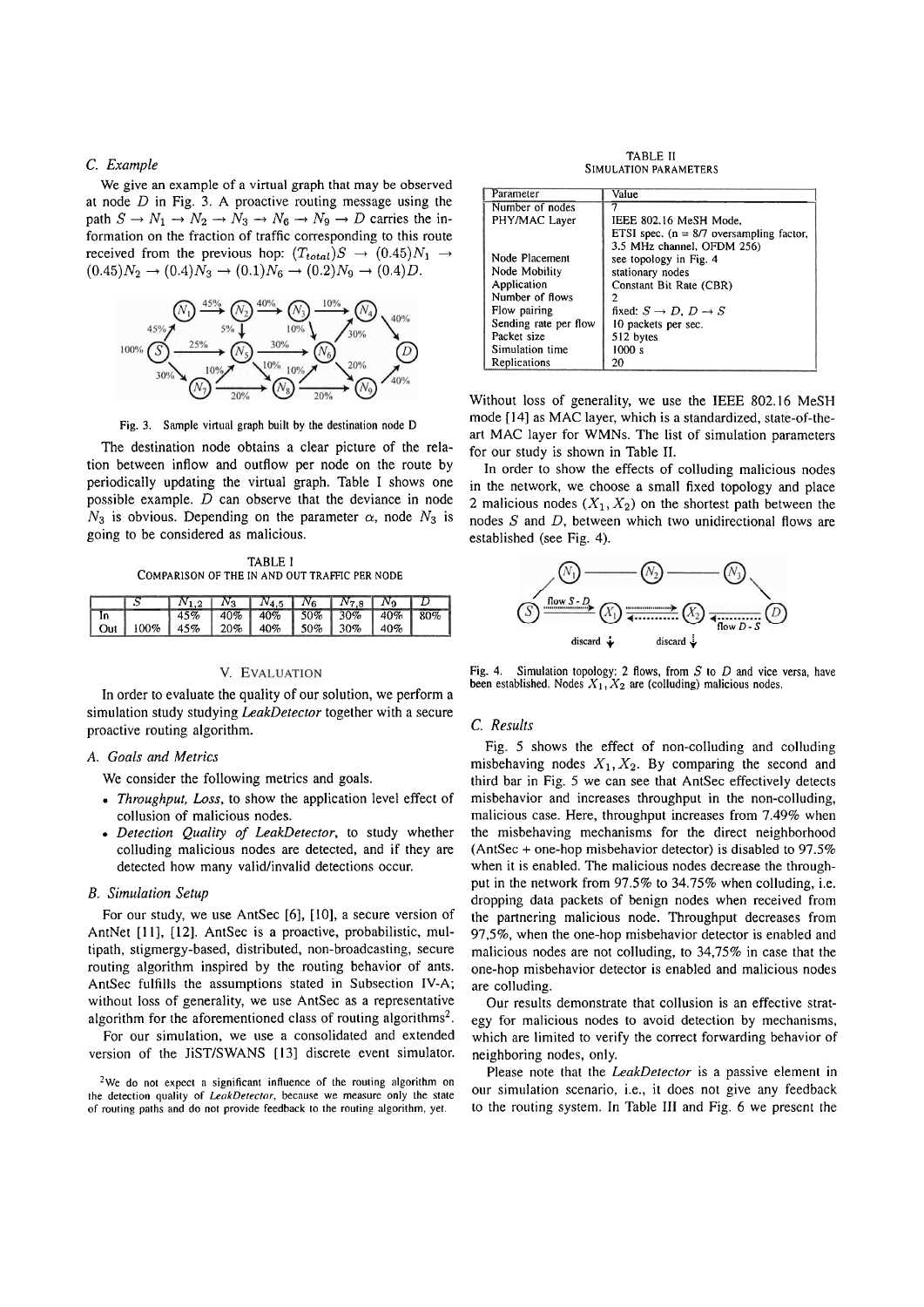

Fig. 5. Impact of colluding malicious nodes on application-level performance

results for the tuning parameter  $\alpha$  of the *LeakDetector* to be  $\alpha = 2$  and 3.

For  $\alpha = 2$ , we have 3071 valid detections in 1000 seconds simulation time, i.e., a malicious node has been correctly identified as misbehaving 3071 times upon receipt of a proactive routing message. However, there have also been 551 invalid detections, i.e., a benign node has been suspected rather often for being malicious.

The results for  $\alpha = 3$  are significantly better. There have been 3204 valid detections and only 34 invalid detections in average. Only very few benign nodes have been suspected falsely as malicious. This demonstrates that the *LeakDetector*  provides a very good detection quality, if tuned correctly. Its precise observations can be used to improve routing. However, we perceive there is still room for further optimization.

#### VI. CONCLUSION

Colluding malicious nodes are a severe risk for MANETs and WMNs, which rely on node collaboration. By working together, malicious nodes are able to trick well-behaving nodes. Their misbehavior is revealed only to other malicious nodes. However, since colluding nodes work together, their misbehavior is not detected and, hence, goes unpunished. Existing work in literature describes this problem, but presents only very expensive solutions (e.g., iterative probing [9]) that can be considered infeasible for the studied class of networks.



Fig. 6. Number of valid and invalid deiections **of** colluding malicious nodes

| TABLE III                                                   |  |  |  |  |  |  |  |
|-------------------------------------------------------------|--|--|--|--|--|--|--|
| AVERAGE NUMBER OF VALID AND INVALID DETECTIONS OF MALICIOUS |  |  |  |  |  |  |  |
| COLLUDING NODES ON THE ROUTE.                               |  |  |  |  |  |  |  |

| Param.       | Valid detections   Std. dev. |       | Invalid detections | Std. dev. |
|--------------|------------------------------|-------|--------------------|-----------|
| $\alpha = 2$ | 3071.6                       |       | 551.4              | 473.4     |
| $\alpha = 3$ | 3204.4                       | 357.8 | 34.4               | 153.8     |

We developed the *(LeakDetector)* mechanism to detect colluding malicious nodes. It can be used in combination with any proactive, multipath, non-broadcasting, secure routing algorithm. We implemented our proposed solution and performed a simulation study using the contemporary IEEE 802.16 MeSH mode to quantify the effects of colluding misbehaving nodes in WMNs.

The *LeakDetector* is able to efficiently tackle this problem and presents good detection results, as seen from the evaluation. The *LeakDeteclor* is one of the first mechanisms for addressing the problem of malicious colluding nodes in WMNs.

#### **REFERENCES**

- [1] S. Marti, T. Giuli, K. Lai, and M. Baker, "Mitigating Routing Misbehavior in Mobile Ad Hoc Networks:' in *Pmceedings of ACM MobiConl*  '00,2000.
- 121 F. Kargl and A. Geiss, "Secure Dynamic Source Routing," in *Proceedings of HICSS 38,* 2005.
- [3] Y. Hu, A. Perrig, and D. Johnson, "Ariadne: A Secure On-Demand Rouiing Protocol for Ad Hoc Networks," in *Proceedings of ACM MohiCom '02,* 2002.
- [4] K. Sanzgiri, B. Dahill, B. Levine. and E. Belding-Royer. "A Secure Routing Protocol for Ad Hoc Neiworks," in *Proceedings of IEEE ICNP '02,* 2002.
- [5] M. G. Zapata, "Secure Ad hoc On-Demand Distance Vector Routing," *ACM Mobile Compuiing ond Communications Review (MC2R).* vol. 6, no. 3, pp. 106-107. July 2002.
- [6] K. Graffi, "A Security Framework for Organic Mesh Networks," Master's thesis, Technische Universiiät Darmstadt, Germany, 2006.
- [7] IEEE Computer Society, IEEE Microwave Theory and Techniques Society, "802.16 Standard for Local and Meiropolitan Area Networks. Part 16: Air Interface for Fixed Broadband Wireless Access Systems," I oct. 2004.
- [8] D. Djenouri and N. Badache, "Cross-Layer Approach io Deteci Data Packet Droppers in Mobile Ad-Hoc Networks," in Proceedings of *lWSOS '06,* 2006.
- [9] F. Kargl et al., "Advanced Detection of Selfish or Malicious Nodes in Ad Hoc Networks," in *Proceedings of ESAS '04,* 2004.
- [10] P. Mogre, K. Graffi, M. Hollick, and R. Steinmetz, "AntSec, WatchAnt and AntRep: Innovative Security Mechanisms for Wireless Mesh Networks," in Proceedings of IEEE LCN '07, 2007. in *Proceedings of IEEE LCN '07*, 2007
- [I I] G. Di Caro and M. Dorigo. "Antnet: a Mobile Agenis Approach to Adaptive Routing," Universite Libre de Bruxelles, IRIDIA, Tech. Rep. 12, 1997.
- [I21 B. Baran, "Irnproved AniNet Routing:' *SIGCOMM Computer Commu-*
- *nicuiion Review,* vol. 31, no. 2. pp. 42-48, 2001. [I31 R. Barr. 2. Haas. and R. van Renesse, "JiST: an Efficient Approach lo Simulation using Virtual Machines: Research Ariicles," *Software-Procrice* & *E.rperience.* vol. 35, no. 6, pp. 539-576, 2005.
- [I41 P. Mogre, M. Hollick, and R. Steinmeiz, 'The IEEE 802.16-2004 MeSH Mode Explained," Multimedia Communications Lab. Technische Universität Darmstadt, Germany, Tech. Rep. KOM-TR-2006-08, Dec 2006. [Online]. Available: ftp://ftp.kom.tu-darmstadt.de/pub/TR/KOM-TR-2006-08.pdf